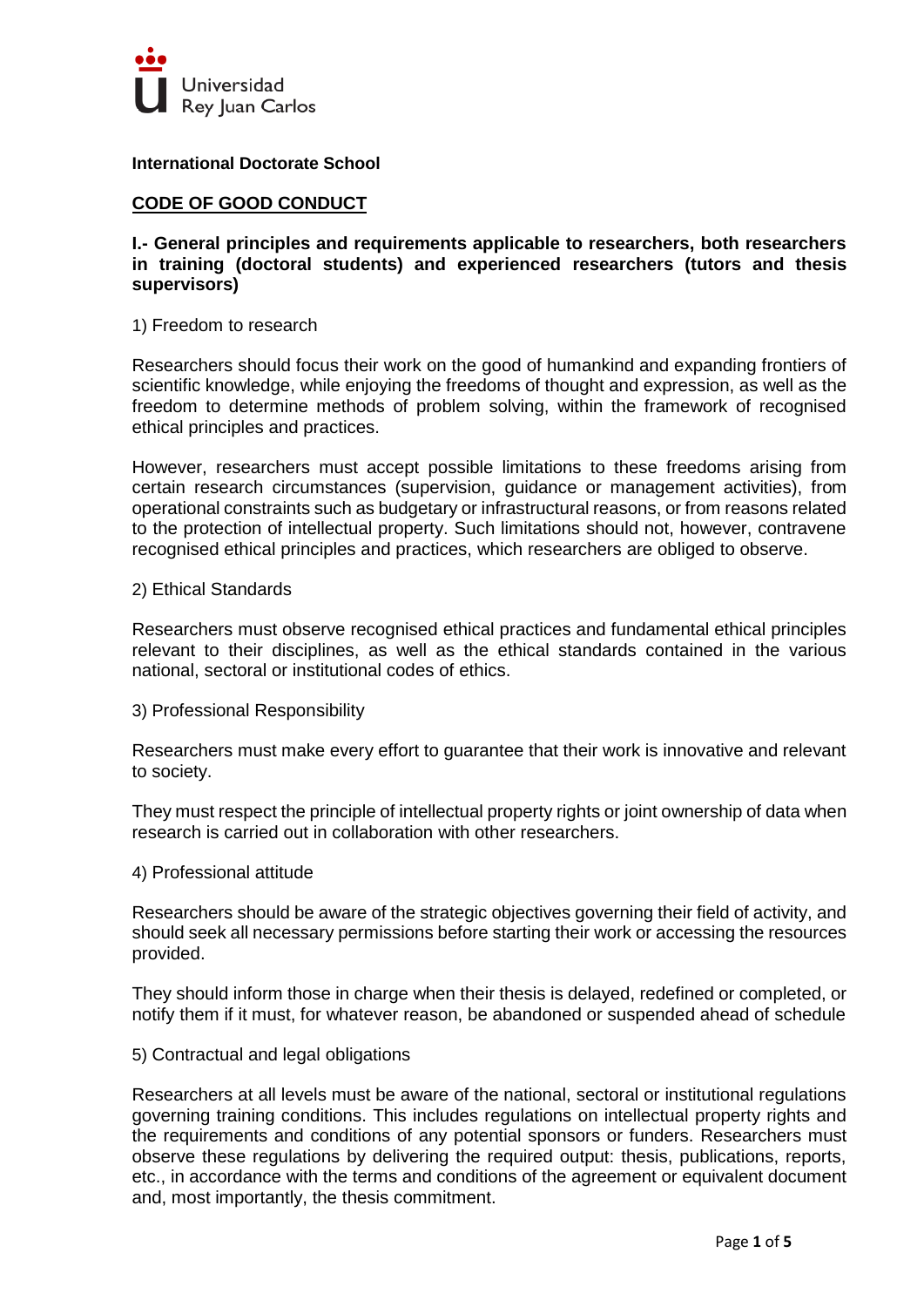

Especially when the research to be carried out involves the use of human beings and samples or human data, research animals or genetically modified organisms, the legislation in force and the reports, permits and supervision to be carried out by all the existing Ethics and Research Committees at the Rey Juan Carlos University and any other committees regulating these scientific practices in their fields will be taken into account.

### 6) Accountability

Researchers in training must be aware that for ethical reasons they must be accountable to the School and the University, as well as to society as a whole. Doctoral students are publicly funded research trainees and therefore responsible for the efficient use of public resources.

If they receive additional public funding for research, they must also observe principles of sound, transparent and efficient financial management, and cooperate with any authorised audit of their research, whether undertaken by the funding bodies or by an ethics committee.

Where necessary and as requested by the competent authorities, the methods of collection and analysis, the results and, where appropriate, the detailed data should be open to internal or external scrutiny.

### 7) Good research practice

Researchers should at all times follow safe working practices in accordance with national legislation, including taking the necessary health and safety precautions. They must also be aware of the URJC's own and national legal requirements regarding data protection and confidentiality, and take the necessary measures to comply with them at all times.

Where appropriate, they shall take the necessary precautions in terms of recovery from computer accidents, for example by preparing appropriate backup strategies.

8) Publication and use of results

All doctoral students must ensure that the results of their research are disseminated and used by means of communications, transfer to other research contexts or, where appropriate, commercialisation, and especially their dissemination in relevant scientific publications. Thesis supervisors and tutors, in particular, are expected to take the initiative to ensure that the research of the doctoral students they supervise is fruitful and that the results of the thesis are disseminated in scientific journals and publications.

#### 9) Commitment to society

Doctoral students should ensure that their research activities are made known to society at large in such a way that they can be understood by non-specialists and thus improve the public's understanding of science. Direct engagement with society will help researchers to better understand society's interest in and concerns about scientific and technological priorities.

10) Relationship with supervisors and tutors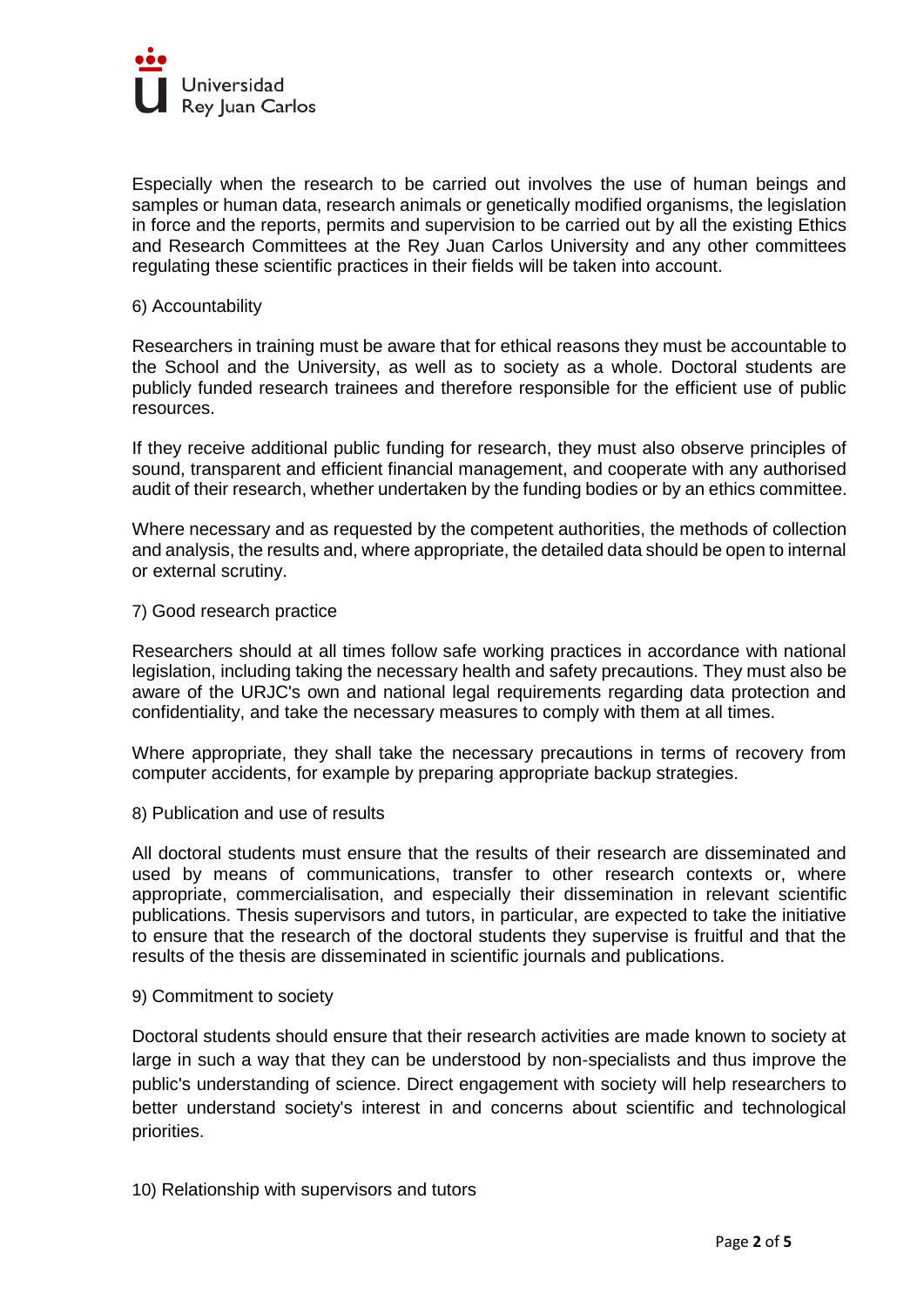

Doctoral students, as researchers in training, should maintain a structured and regular relationship with their tutors and thesis supervisors, as well as, where appropriate, with representatives of the University, the Rey Juan Carlos University's International Doctorate School, the Programme Coordinator and the Coordinator of their line of research.

This includes keeping records of all results and findings of the research work, obtaining feedback through reports and seminars, applying such feedback and progressing with the work according to agreed schedules, the objectives set, presentation of results and/or research output.

### 11) Supervisory and management tasks

Tutors and thesis supervisors, as expert researchers, should devote special attention to their role as supervisors, mentors, coaches or communicators in scientific matters and perform these tasks in accordance with the highest professional standards. Expert researchers should build a constructive and positive relationship with junior researchers in order to establish the conditions for an effective transfer of knowledge and for the future successful development of their careers as researchers.

### 12) Continuous professional development

Researchers at all career stages should strive for continuous improvement through regular upgrading and broadening of their skills and competencies. This can be achieved through a variety of means including, but not limited to, formal training, seminars, conferences and e-learning.

# **II.- General principles governing the code of good practice for members of the doctoral school**

#### 1) Recognition

Doctoral students will have the legal status and relationship with the Rey Juan Carlos University as determined by current legislation and University regulations. The supervision and tutoring activities of expert researchers, tutors and thesis supervisors will be recognised in the manner determined by the University.

#### 2) Non-discrimination

Researchers will not be discriminated against in any way on the grounds of sex, age, ethnic, national or social origin, religion or belief, sexual orientation, language, disability, political opinion, social or economic status.

#### 3) Research environment

The URJC and the International Doctorate School will ensure a stimulating working and training environment that offers adequate facilities and equipment, within budgetary constraints, as well as possibilities such as remote collaboration through research networks, and will monitor compliance with national or sectoral regulations on health and safety in research.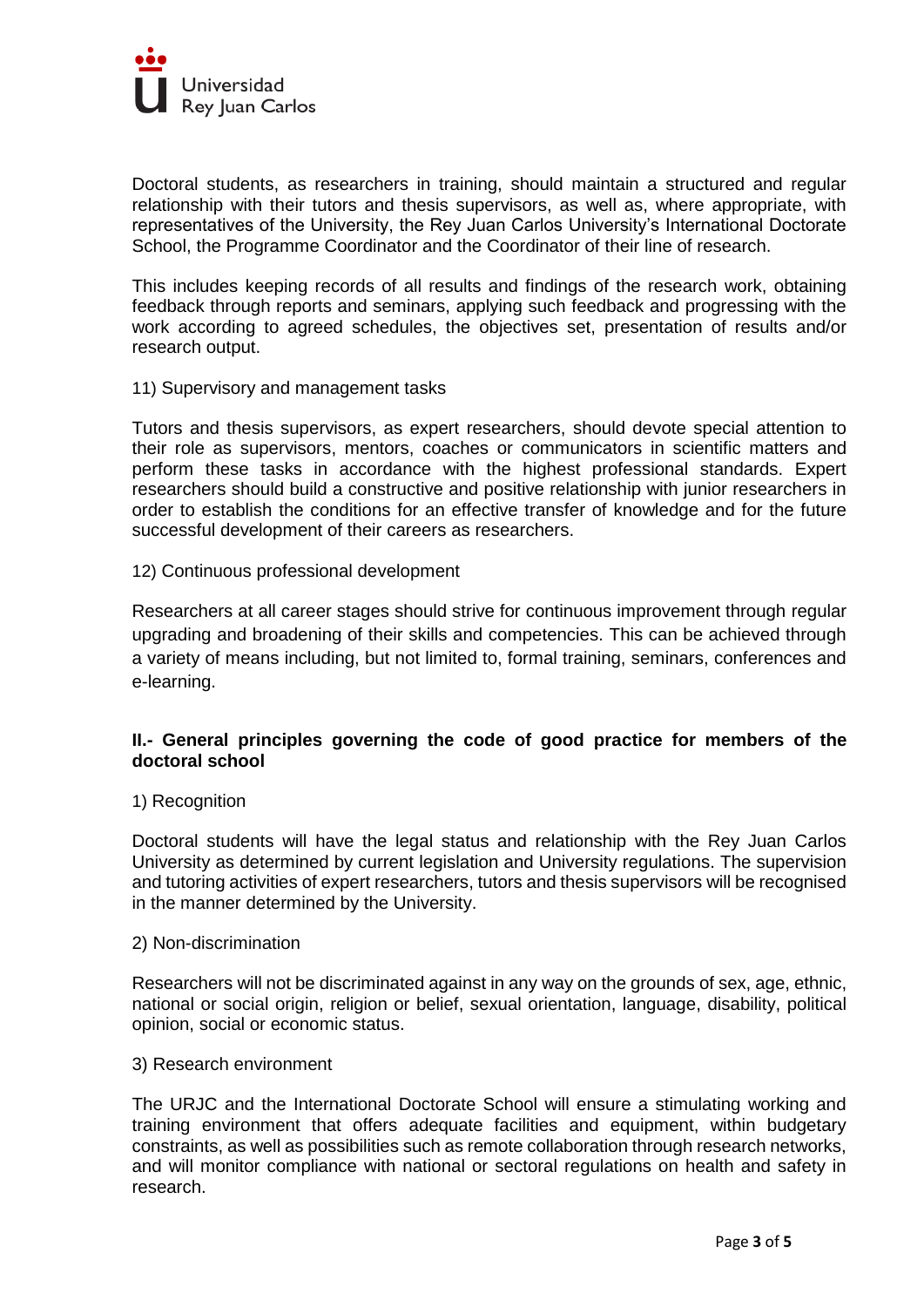

# 4) Gender equity

The URJC and the International Doctorate School will ensure that there is equal gender representation at all staff levels, including supervisory and managerial levels. This objective must be achieved on the basis of a policy of equal opportunities in the recruitment of staff and in subsequent professional stages without, however, this taking precedence over criteria of quality and competence. In order to ensure equal treatment, selection and evaluation committees should, as far as possible, have an appropriate gender balance.

## 5) Value of mobility

The International Doctorate School recognises the value of geographical, inter-sectoral, interdisciplinary and virtual mobility as well as mobility between the public and private sectors as a powerful means of enhancing scientific knowledge and professional development at any stage of a researcher's career. Consequently, they will incorporate these options into the training strategy for doctoral students.

## 6) Access to career guidance

The URJC and the International Doctorate School will ensure that doctoral students can receive professional and employment guidance.

## 7) Intellectual property rights

The URJC and the International Doctorate School will ensure that researchers benefit, at any stage of their career, from the eventual use of their  $R+D+i$  results through adequate legal protection, especially in terms of intellectual property rights and copyright protection.

## 8) Co-authorship

The International Doctorate School will develop strategies, practices and procedures to ensure that researchers, including early career doctoral students, have the necessary means to enjoy the right to be acknowledged, mentioned and/or cited in their real contributions as co-authors of reports, patents, etc. or to publish the results of their own research, independently of their supervisors.

#### 9) Supervision

The School will ensure that the proposed supervisors and supervisory tutors have sufficient research experience in supervising research work, and have the necessary time, knowledge, experience, expertise, technical skills and dedication to be able to provide the trainee researcher with adequate support and to apply the necessary progress and review procedures.

## 10) Conflict resolution